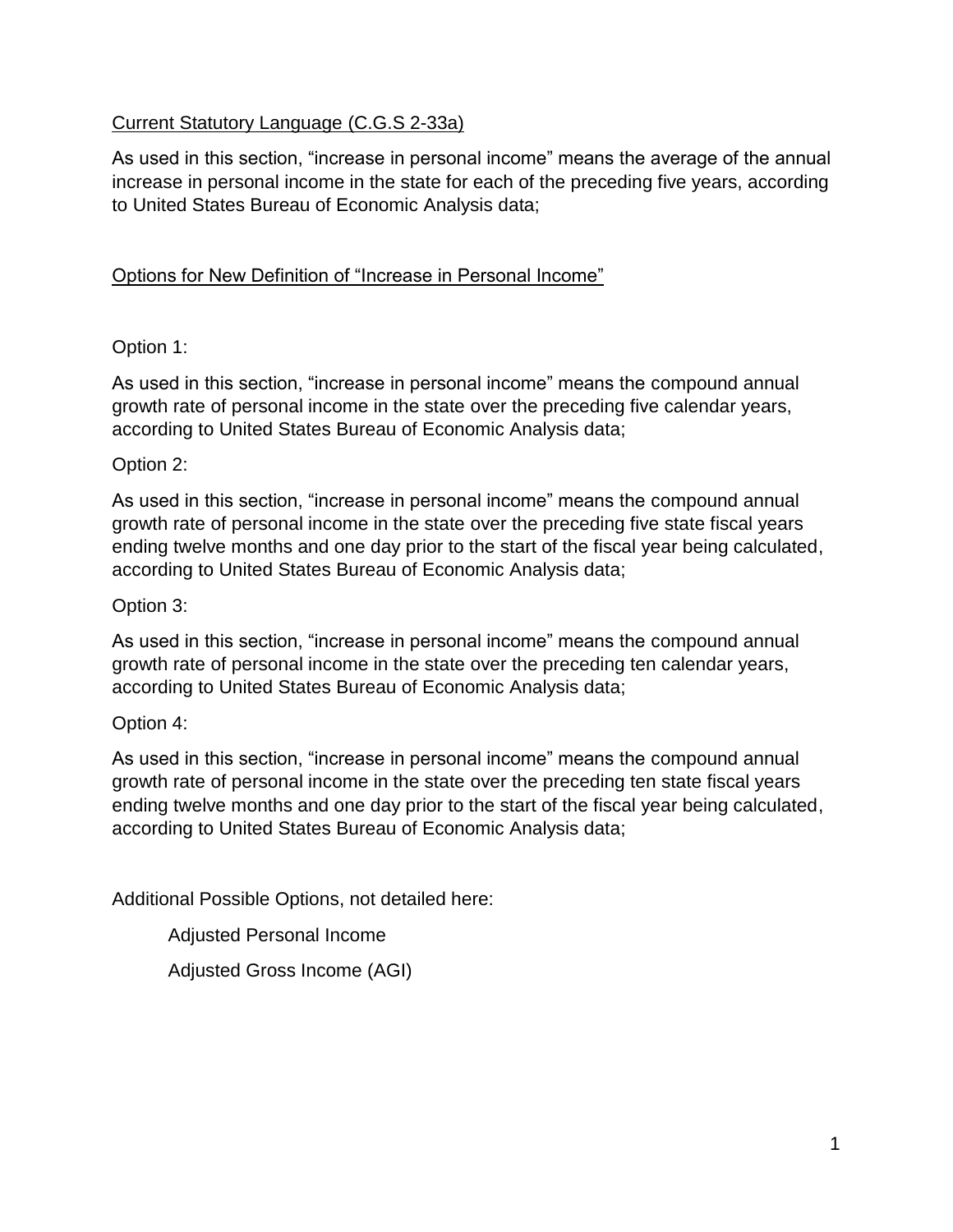### Commentary:

I.

The language regarding "increase in personal income" in the statutory spending cap adopted in 1991 is susceptible to misinterpretation. It may seem appropriate to some to calculate the average of the annual increases in personal income over a period of years by taking the sum of annual percentage point changes over that period, and dividing that sum by the number of years to determine an average percentage point change.

That method, however, is not used by economic and financial analysts. They divide the final amount resulting from changes over "x" period of years by the amount at the beginning of the period, and then take the "x"th root of the quotient. This calculation produces a growth rate [a *compound annual growth rate (CAGR)*] which, if compounded over time and applied to a starting figure will produce the ending figure. The process is analogous to the calculation of a compound interest rate.

The first calculation method produces a rate which is different from – albeit sometimes by a small amount – the rate produced by the correct (CAGR) calculation method.

To resolve any ambiguity concerning the statutory spending cap language, when the spending cap was first implemented the compound annual growth rate of personal income in the state over the preceding five years was used by OPM to operationalize "the average of the annual increase in personal income in the state for each of the preceding five years." OFA used this same methodology for calculating growth when the first budget under the cap was adopted. The common practice has now been in place for twenty-five years.

Utilizing the compound annual growth rate is viewed as preferable in economic and financial analysis because averaging percentage changes in a time series may produce a result, at the end of a specific time period, which is different from the actual final number. Applying the CAGR over five years to the personal income figure in the base year five times will yield the personal income in the fifth year. Averaging the five annual percentage changes from one year to the next and applying that average five times will not yield the same result. It may be close, but it would not be exact.

Because of the accepted method of analysis, and the fact that using the CAGR has been embedded in past practice, the Commission recommends that the General Assembly take this opportunity to clarify the language in the spending cap statute to avoid any ambiguity, and state explicitly that the compound annual growth rate should be the measure of increase in personal income.

II.

Based on recommendations from several members, the Commission considered whether to adjust BEA personal income by adding realized capital gains. However, it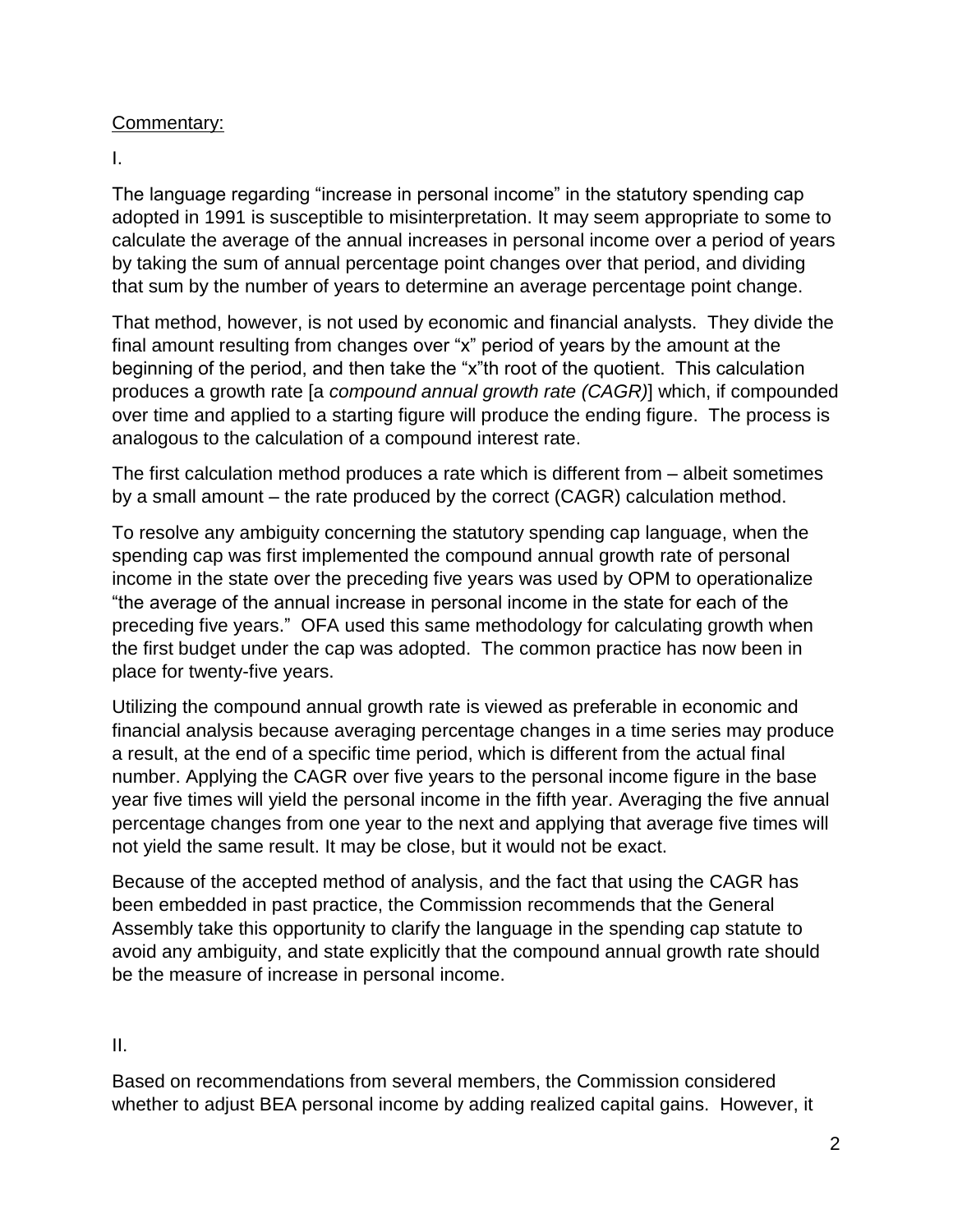was pointed out<sup>1</sup> that, if such an adjustment were to be made, adjustments should also be made to more closely approximate the revenue base that could be taxed by

- A. Adjusting for place of residence adding the income of non-residents who worked in Connecticut and whose wages would accordingly be subject to taxation here, but subtracting the income of residents who worked out-of-state and whose wages would accordingly be subject to taxation there.
- B. Subtracting from personal income the imputed rents of homeowners, which are not part of the revenue base subject to income taxation as it is a non-cash computation by the federal government.

The Commission requested staff at OPM to do back-testing of data pertaining to these various modifications since the inception of the cap. The information was presented to the Commission at its meeting on August 1<sup>st</sup>.<sup>2</sup>

For compound annual growth rates over periods of the previous ten years, the computations demonstrated that if BEA personal income were to be modified by including realized capital gains, modifying for residence and subtracting imputed rent, the compound annual growth rate of this adjusted personal income measure over ten year periods was almost exactly identical to the growth rate for BEA personal income, unadjusted, for those periods (5.18% per annum vs. 5.18% per annum since the inception of the cap).

For compound annual growth rates over periods of the previous five years, the computations demonstrated that if BEA personal income were to be modified by including realized capital gains, modifying for residence and subtracting imputed rent, the compound annual growth rate of this adjusted personal income measure over five year periods was about 20 basis points (0.2 percentage points) lower than the growth rate for BEA personal income, unadjusted, for those periods (4.56% per annum vs. 4.36% per annum since the inception of the cap).

The computations also show that the volatility of both measures is less when ten-year lookback periods are used, as opposed to five-year lookback periods.

However, for the immediate future, because past ten year periods will include the years of the Great Recession, it appears that using five-year periods will be more reflective of the current income base.

 $\overline{a}$ 

<sup>&</sup>lt;sup>1</sup> The presentation by Professor Dan Kennedy on July 18th listed items which were included in BEA personal income, and AGI (see p. 36 of presentation). In addition, on July  $7<sup>th</sup>$ , the Commission was presented copies of a letter from analysts at the New England Public Policy Center at the Federal Reserve Bank of Boston to staff at the Massachusetts Budget and Policy Center, July 30, 2008, a letter which canvassed potential modifications to BEA personal income, modifications which could be used to better define personal income as a benchmark for purposes of assessing the growth in costs of Massachusetts' Medicaid program. (Copies of this letter were made available to members of the Commission, but it is no longer accessible on the NEPPC website.)<br><sup>2</sup> See aproachbent from ODM, presented to the Commission August

See spreadsheet from OPM, presented to the Commission August 1, 2016.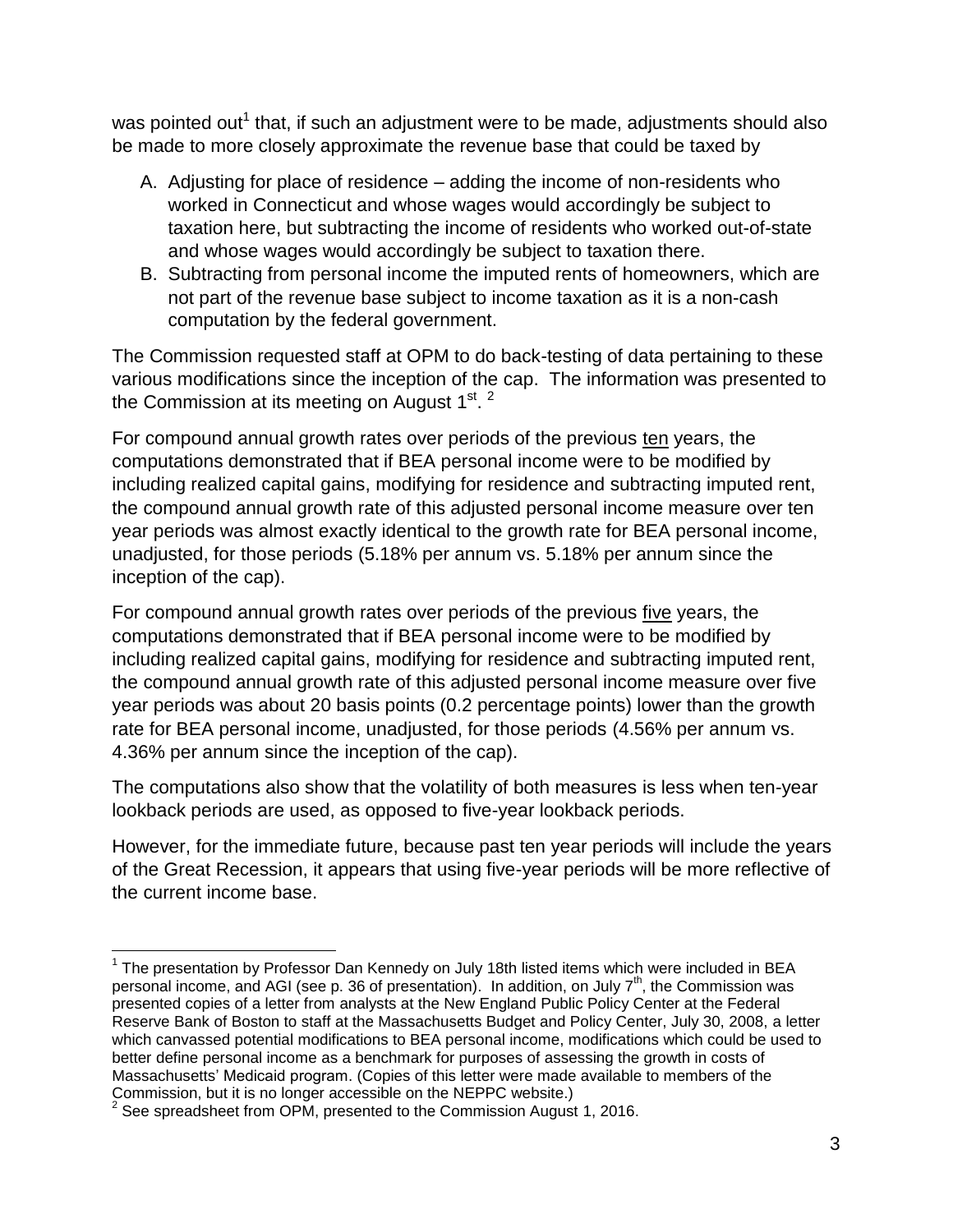### Other considerations:

Availability and timeliness: BEA personal income data for the state is available quarter by quarter, with about a quarter's lag so the data is nearly contemporaneous. (By January, BEA personal income is available through the end of September of the previous year.) Data about realized capital gains, however, is available only after a twoyear lag. The Commission concluded that a measure which included realized capital gains data would accordingly be reflective, not of the current economic situation, but of the economic situation two years earlier.

# Transparency:

Because of the number of adjustments that would be made to personal income to arrive at the adjusted measure of personal income, the latter measure would be less simple for replication by the ordinary citizen, and thus less transparent than using the unadjusted personal income measure.

# Volatility:

For both five year and ten year lookback periods, the inclusion of realized capital gains made the adjusted measure of personal income more volatile than the unadjusted measure.

The unadjusted measure of personal income for ten year lookback periods is less volatile than the same measure for five year periods.

### III.

Another option that was considered as a measure of personal income was to use Adjusted Gross Income (AGI) of Connecticut taxpayers, as reported by the United States Internal Revenue Service, because AGI includes realized capital gains.

However, AGI does not adjust for place of residence. (The place of residence for instate taxpayers who work out-of-state is Connecticut, so their total income would be counted under Connecticut's totals.) Also, IRS reports of Connecticut AGI on its website often differed from information transmitted by IRS to Connecticut's Department of Revenue Services. Moreover, AGI does not include the income of non-filers. In addition, there is a delay of two years in reporting AGI.

Finally, volatility of AGI over both 5 and 10 year lookback periods is substantially greater than the volatility of both the adjusted and unadjusted personal income measures.

For these reasons, the Commission decided not to use AGI as a replacement for the definition of personal income.